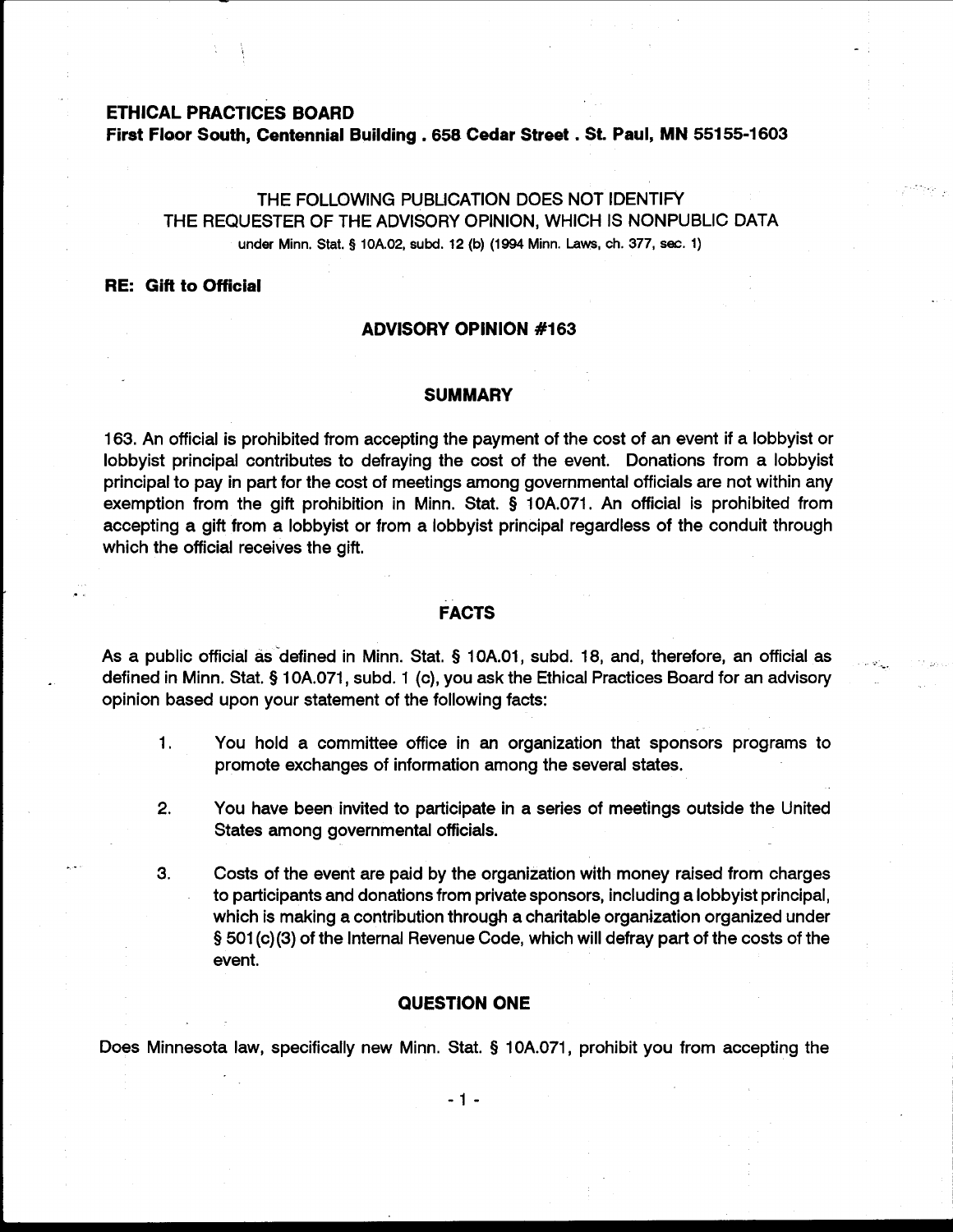organization's invitation to participate in this event?

## **OPINION**

No. Minn. Stat. Ch. 10A does not prohibit an official from attending an event; however, the law restricts gifts from lobbyists and lobbyist principals to an official. To the extent that any portion of the official's expenses for the event are paid by a lobbyist or a lobbyist principal, you are prohibited from accepting from accepting the payment of the cost of the event. The term "gift" is broadly defined by Minn. Stat. § 10A.071, subd. 1 (b). Donations from a lobbyist principal to pay in part for the cost of meetings among governmental officials are not within any exemption from the gift prohibition in Minn. Stat. **Q** 10A.071.

## **QUESTION TWO**

Would the answer to Question One be different if the contribution from the lobbyist principal, were made directly to the sponsoring organization, instead of to the charitable organization organized under § 501 (c)(3) of the Internal Revenue Code?

### **OPINION**

No. An official is prohibited from accepting a gift from a lobbyist or from a lobbyist principal for regardless of the conduit through which the official receives the gift.

 $\ldots$ 

Issued:  $9-15-1994$ <br>Issued:  $9-15-1994$ <br>Iohn L. Holahan, Jr., Chair

Ethical Practices Board

#### **PERTINENT STATUTES**

Minn. Stat. § 1 OA.O1 DEFINITIONS provides:

Subd. 11. (a) "Lobbyist" means an individual:

 $-2-$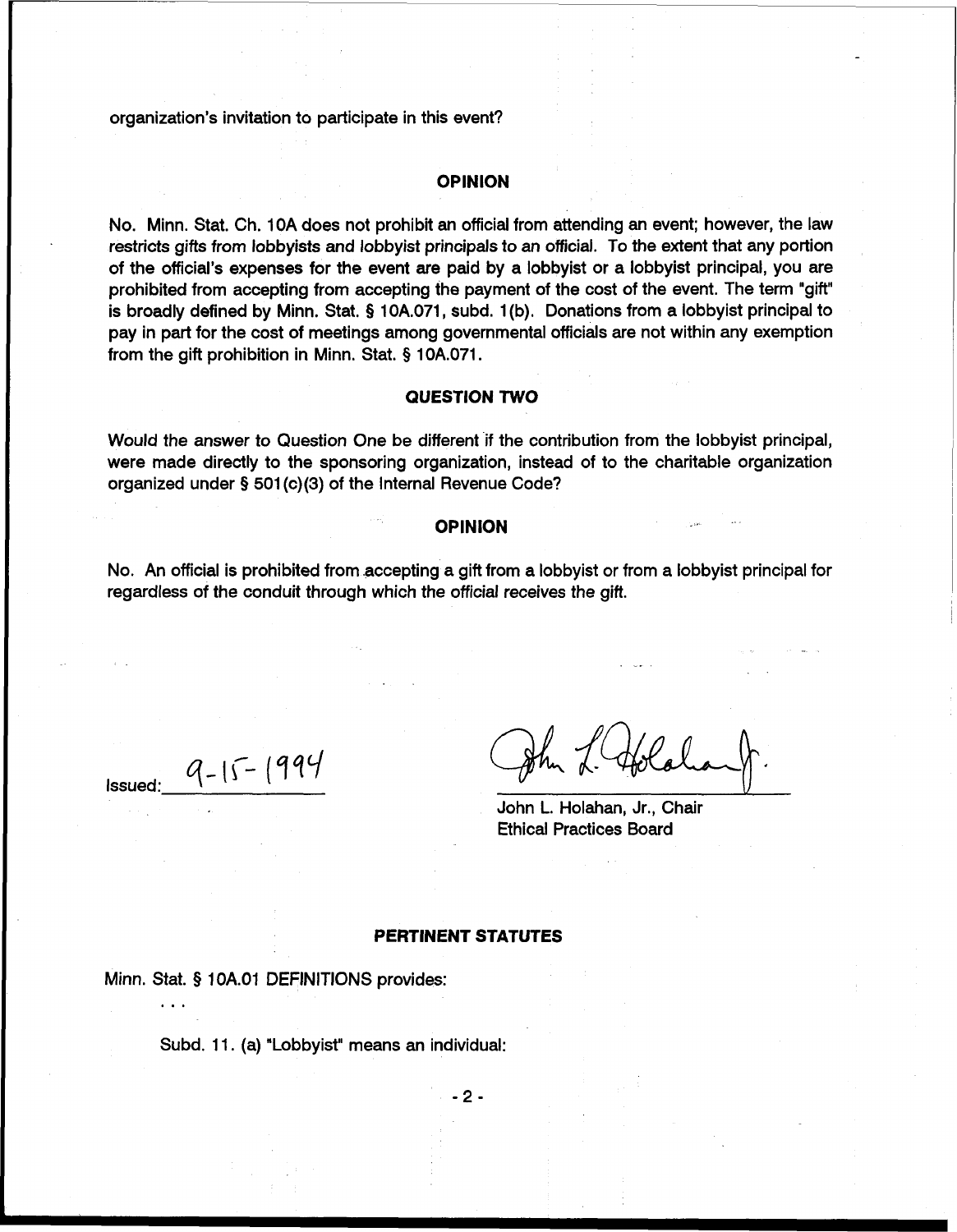(1) engaged for pay or other consideration, or authorized to spend money by another individual, association, political subdivision, or public higher education system, who spends more than five hours in any month or more than \$250, not including the individual's own travel expenses and membership dues, in any year, for the purpose of attempting to influence legislative action or administrative action, or the official action of a metropolitan governmental unit, by communicating or urging others to communicate with public or local officials.

Subd. 18. "Public official" means any:

(a) member of the legislature;

(b) constitutional officer in the executive branch and the officer's chief administrative deputy;

(c) member, chief administrative officer or deputy chief administrative officer of a state board or commission which has at least one of the following powers: (i) the power to adopt, amend or repeal rules, or (ii) the power to adjudicate contested cases or appeals;

(d) commissioner, deputy commissioner, or assistant commissioner of any state department as designated pursuant to section 15.01 ;

(e) individual employed in the executive branch who is authorized to adopt, amend or repeal rules or adjudicate contested cases;

(f) executive director of the state board of investment;

(g) executive director of the Indian affairs intertribal board;

(h) commissioner of the iron range resources and rehabilitation board;

(i) commissioner of mediation services;

(i) deputy of any official listed in clauses (e) to (i);

(k) judge of the workers' compensation court of appeals;

(I) administrative law judge or compensation judge in the state office of administrative hearings or referee in the department of jobs and training;

(m) solicitor general or deputy, assistant or special assistant attorney general;

(n) individual employed by the legislature as secretary of the senate, chief clerk of the house, revisor of statutes, or researcher, legislative analyst, or attorney in the office of senate counsel and research or house research;

(0) member or chief administrative officer of the metropolitan council, regional transit board, metropolitan transit canmission, metropolitan waste control commission, metropolitan parks and open spaces commission, metropolitan airports commission or metropolitan sports facilities commission;

(p) the director of the racing commission, the director of the gambling control board, the director of the state lottery, and the deputy director of the state lottery;

(q) director or the division of gambling enforcement in the department of public safety;

(r) member or executive director of the higher education facilities authority; or

(s) member of the board of directors or president of the Minnesota world trade center corporation.

Subd. 28. Principal. "Principal" means an individual or association that: